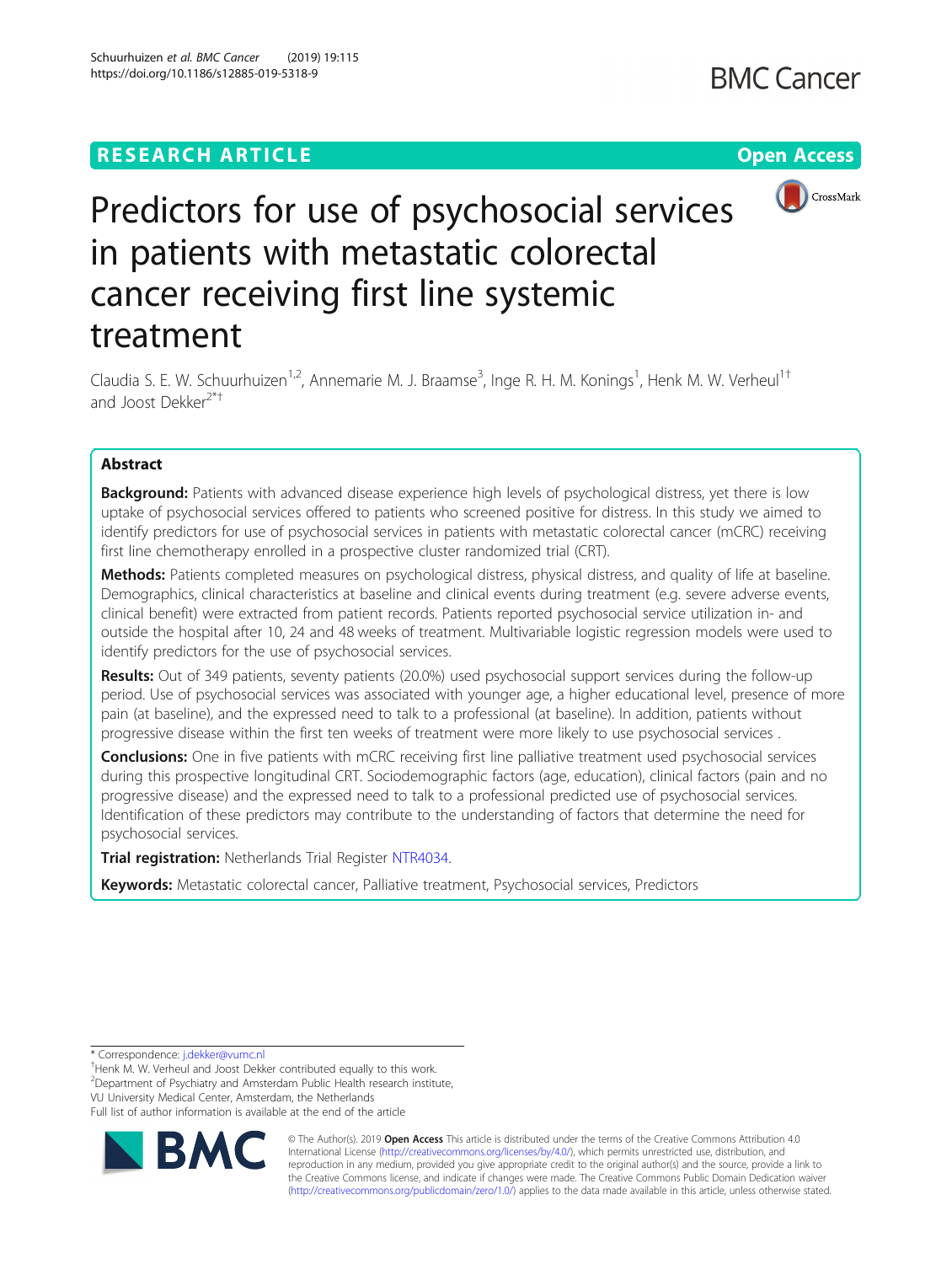## Background

Over the past decades, research has demonstrated the considerable emotional impact that colorectal cancer  $(CRC)$  and its treatment can have on patients [\[1](#page-8-0)]. Self-reported psychological distress occurs in approximately one third of CRC patients  $[2-5]$  $[2-5]$  $[2-5]$  $[2-5]$  $[2-5]$ . Patients with advanced disease seem to be even more susceptible to develop symptoms of psychological distress [\[6](#page-8-0)]. A higher level of psychological distress is associated with lower quality of life (QOL), non-adherence to therapy, and poorer prognosis [\[7](#page-8-0)–[9](#page-8-0)]. A variety of psychological interventions have been shown to be effective in reducing symptoms of distress and improving QOL  $[10]$  $[10]$ . As a result, current guidelines for cancer care have recommended to routinely screen for psychological distress and to subsequently offer treatment to those scoring above the cut off for distress [[11\]](#page-8-0).

Yet, the majority of patients scoring above the cutoff for distress decline professional intervention [\[12](#page-8-0)–[15\]](#page-8-0). It seems that the presence of psychological distress does not necessarily equate to the need of patients for psychosocial support [\[2](#page-8-0), [12,](#page-8-0) [16](#page-8-0)–[18](#page-8-0)]. Distress as such does not seem to be a sufficient reason to use psychosocial services, as many patients scoring above the cut off for distress decline these services. Therefore, instead of assuming that all distressed patients need psychosocial services, it seems important to take one step back and to compare patients who use services against those who do not. Knowledge on factors related to the actual use of psychosocial services may contribute to our understanding of the factors that determine the need for psychosocial services. We aimed to identify predictors for use of psychosocial services in patients with mCRC receiving first line treatment. Potential predictors included demographic, clinical, and psychosocial factors at baseline and clinical factors during treatment.

## Methods

This paper reports on a secondary analysis on data obtained in the TES trial (Targeted selection, Enhanced care, Stepped care trial). In this trial the effectiveness of a combined screening and treatment program to improve psychological distress compared with care as usual was evaluated (Netherlands Trial Register (NTR4034) [[19\]](#page-8-0). The study was approved by the Medical Ethics Committee of VU University Medical Center (2013/10). Analyses are based on 349 outpatients with a confirmed diagnosis of mCRC starting first line systemic treatment who met the eligibility criteria, recruited throughout 16 hospitals in the Netherlands, between July 2013 and October 2016. All patients provided written informed consent. A description of the study protocol and results of the original trial have been published previously [\[14](#page-8-0), [19](#page-8-0)]. In brief, there were no significant differences in course

of distress between the treatment arms. Further, no differences in recognition and management of distress or use of psychosocial support between groups were found, although satisfaction with care and cognitive functioning were significantly better in the intervention group.

#### Outcome and measurements

Demographic and clinical characteristics were obtained from patients and medical charts at baseline, i.e. start of first line systemic treatment. In addition, during the 48 weeks of the TES study, information on clinical events was collected. At baseline, patient-reported psychological characteristics were measured with the following tools. The HADS (Hospital Anxiety and Depression Scale) and DT/PL (Distress Thermometer and corresponding Problem List) were used to assess distress and the need for referral with a recall period of two weeks, respectively. The HADS consist of 14 questions with scores ranging from 0 to 42, the recommended cut off score for distress in cancer patients is  $\geq$ 13 [[20\]](#page-8-0). The DT/PL comprises of the Distress Thermometer ranging from 0 to 10, followed by a list of problems evaluating a wide range of problems and a single question evaluating the need to talk to a professional  $[2]$  $[2]$ . A score of 5 or higher on the DT has been shown to indicate presence of distress [\[2](#page-8-0)]. QOL was measured by the EORTC-QLQ-C30 version 3.0 [\[21](#page-8-0)], consisting of five functional scales (physical, role, cognitive, emotional, and social), symptom scales and individual symptom items, and perceived financial impact of the disease.

During treatment, the following clinical events were assessed by clinicians: treatment modification or discontinuation, clinical benefit during the first 10 weeks of treatment (progression vs stable disease or partial response), occurrence of severe (i.e. grade III/IV) adverse events (AEs, these were graded and assigned by clinicians using the National Cancer Institute's Common Terminology Criteria for Adverse Events (NCI-CTCAE) as mild (Grade 1), moderate (Grade 2), severe (Grade 3), or life-threatening (Grade 4) [\[22\]](#page-8-0)) and total number of unscheduled admissions. Psychosocial service utilization in- and outside the hospital was assessed using an adapted version of the TiC-P questionnaire [[23\]](#page-8-0) after 10, 24 and 48 weeks of treatment with a recall period of three months. The TiC-P is a feasible and reliable instrument for collecting data on medical consumption and productivity losses [[23,](#page-8-0) [24\]](#page-8-0). The first part of the TiC-P includes 14 structured yes/no questions on relevant medical resource items each followed by a question on the volume of medical consumption. The questions include contacts within the mental healthcare sector (regional mental healthcare organization, psychiatrist/ psychologist or psychotherapist in private practices or outpatient hospital, institutional day-care treatment,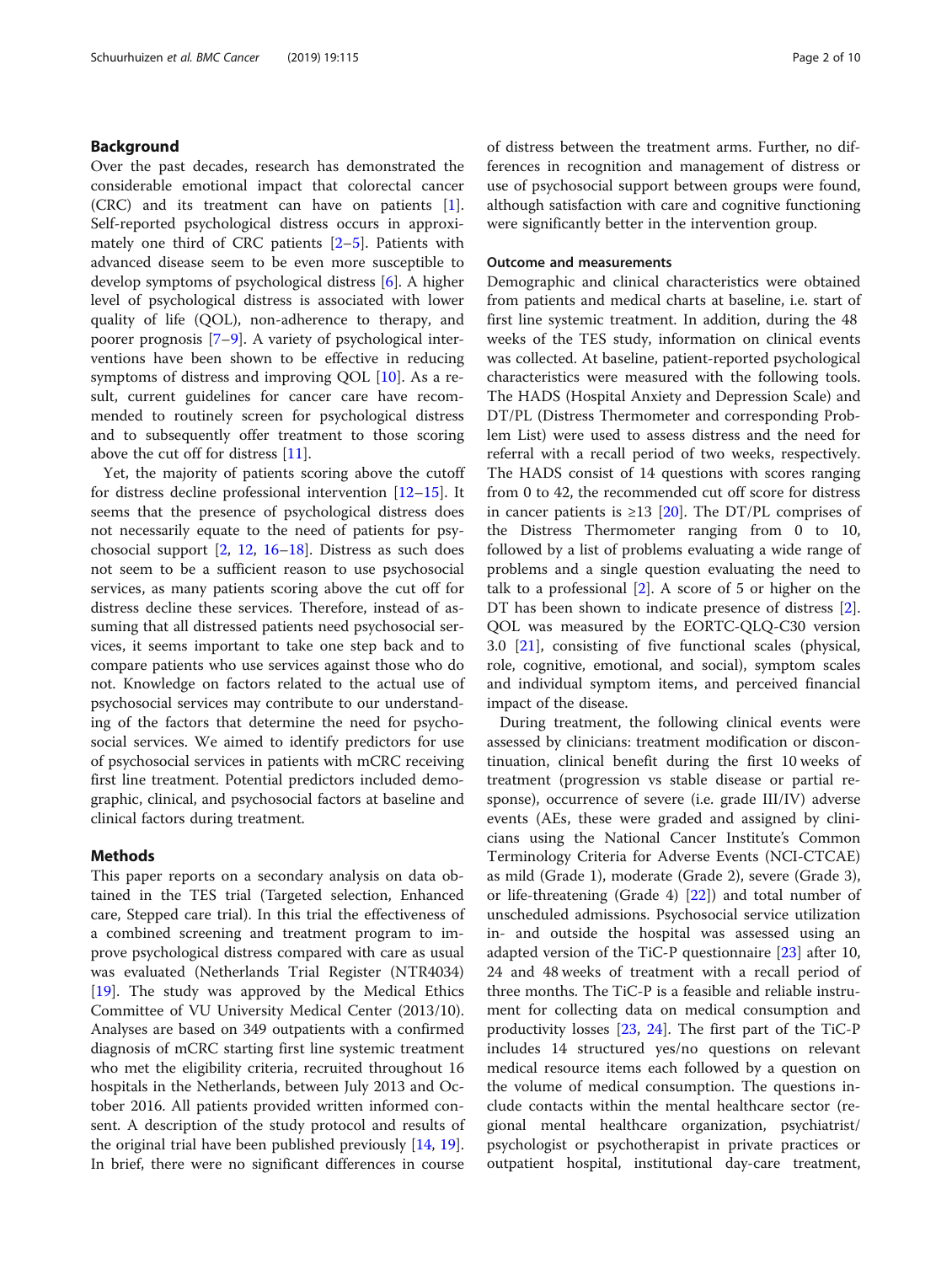Consultation Agency for Alcohol and Drug addiction (CAD), self-help group) and contacts with general healthcare providers (general practitioner, allied health professional, social worker, providers of alternative medicine, outpatients visits to medical specialists, hospital admission and contacts with a company doctor) and the use of medication. For the current analyses we evaluated contacts with social workers, contacts with services in regional mental healthcare organizations, contacts with psychiatrists/psychologists in private practice, and contacts with psychiatrists/psychologist in hospital settings.

#### Statistical analyses

Descriptive statistics were calculated to summarize all variables and to outline the pattern of use of psychosocial services in patients from the TES trial. Differences between patients who had used psychosocial services versus those who had not used psychosocial services during follow-up were computed using the chi-square test for categorical data and t-test for metric data. Two separate multivariable analyses were undertaken to identify predictors for the use of psychosocial support. In the first analysis, baseline variables potentially related to the use of psychosocial support were evaluated. Explanatory variables included gender (male vs female), age at randomization, married/living together vs living alone, education level (low: primary education, middle: lower general secondary education, intermediate vocational education or high school, high: higher vocational education or university), employment (working yes vs no), functional status (defined by the Eastern Cooperative Oncology Group Performance Status (ECOG PS), which is a score ranging from zero ("fully active") through three ("capable of only limited self-care") to five ("dead") [[25](#page-8-0)]), right or left sided tumor, number of prior cancer-related treatments, type of chemotherapy (capecitabine vs CAPOX vs FOLFOX or other), total number of (organs with) metastases, time since initial diagnosis in months  $\left($  < 1.5 months vs 1.5–10 months vs > 10 months), time since diagnosis of metastatic disease in months  $\left($  < 1.0 months vs 1.0–2.5 months vs > 2.5 months), comorbidity (number of comorbid conditions as reported by patients at baseline), allocation to treatment arm of the parent study (intervention vs control) and participation in other clinical studies (yes vs no), distress on HADS (score of < 13 or  $\geq$  13), distress score on DT (< 5 or  $\geq$  5), number of physical problems reported on PL, number of emotional problems reported on PL, need to talk to a professional (yes vs no), scores on functional QOL scales, global QOL, fatigue and pain score on EORTC-QLQ-C30. Variables were included in the multivariable logistic regression equation if they had an univariable association ( $p \le 0.25$ ) with the criterion [\[26\]](#page-8-0). A backward stepwise regression model was computed to select the final model that included predictive factors which were statistically

significant at the 0.10 level. Variables not significantly contributing to the multivariable logistic regression equation were removed. In the second analysis it was evaluated whether clinical factors during treatment predict use of psychosocial support. Explanatory variables included clinical benefit during the first 10 weeks of chemotherapy treatment, number of severe AEs, any severe AE during treatment, any admission during treatment, and number of admissions. Using the final model on baseline predictors as a base, variables were included in this model if they had an univariable association ( $p \le 0.25$ ) with the criterion. A backward stepwise regression model was computed to select the final model that included predictive factors which were statistically significant at the 0.10 level. Variables not significantly contributing to the multivariable logistic regression equation were removed. The explained variance of the model was assessed by use of Nagelkerke's  $R<sup>2</sup>$ . Since multicollinearity can influence the estimated beta parameter, the variable inflation factor (VIF) for each variable included in the regression equations was calculated (i.e. a VIF greater than 2.5 indicates multicollinearity) [[27](#page-8-0), [28\]](#page-8-0). Data were analyzed using IBM SPSS statistics version 22.0 (IBM Corp., Armonk, NY).

#### Results

The sample consisted of all 349 patients enrolled in the TES study [[14](#page-8-0)]. Table [1](#page-3-0) contains sample characteristics. The 349 patients ranged in age from 23 to 83 years at diagnosis (mean age  $66.1 \pm 10.2$  years); 224  $(64.2%)$  were male, 256 (73.4%) were married/living with a partner, 93 (26.7%) scored above the cutoff for distress (measured with the HADS), and 34 (9.7%) expressed a need to talk to a professional. At the time of baseline assessment all patients were receiving chemotherapy, 72 patients (20.6%) monotherapy, 274 (78.5%) an oxaliplatin-based combination regimen; for 3 patients type of chemotherapy was unknown. All treatments were administered with palliative intent. Seventy (20.0%) out of 349 patients made use of psychosocial services during the 48-week follow-up period. Of these, 36 (51.4%) had contact with social workers, 6 (8.6%) had contact with services in regional mental healthcare organizations, 13 (18.6%) had contact with psychiatrists/psychologists in private practices, 4 (5.7%) had contact with psychiatrists/psychologists in the hospital setting and the remaining 27 patients (38.6%) had contact with multiple psychosocial services. Twenty-six of 93 (28.4%) patients who scored above the cutoff for distress on the HADS at baseline used psychosocial services during the 48-week follow-up period. Twelve of 34 (35.3%) patients who had expressed a need to talk to a professional, used psychosocial services during the 48-week follow-up period.

Table [1](#page-3-0) contains the univariable analyses for baseline sociodemographic, clinical and psychological factors and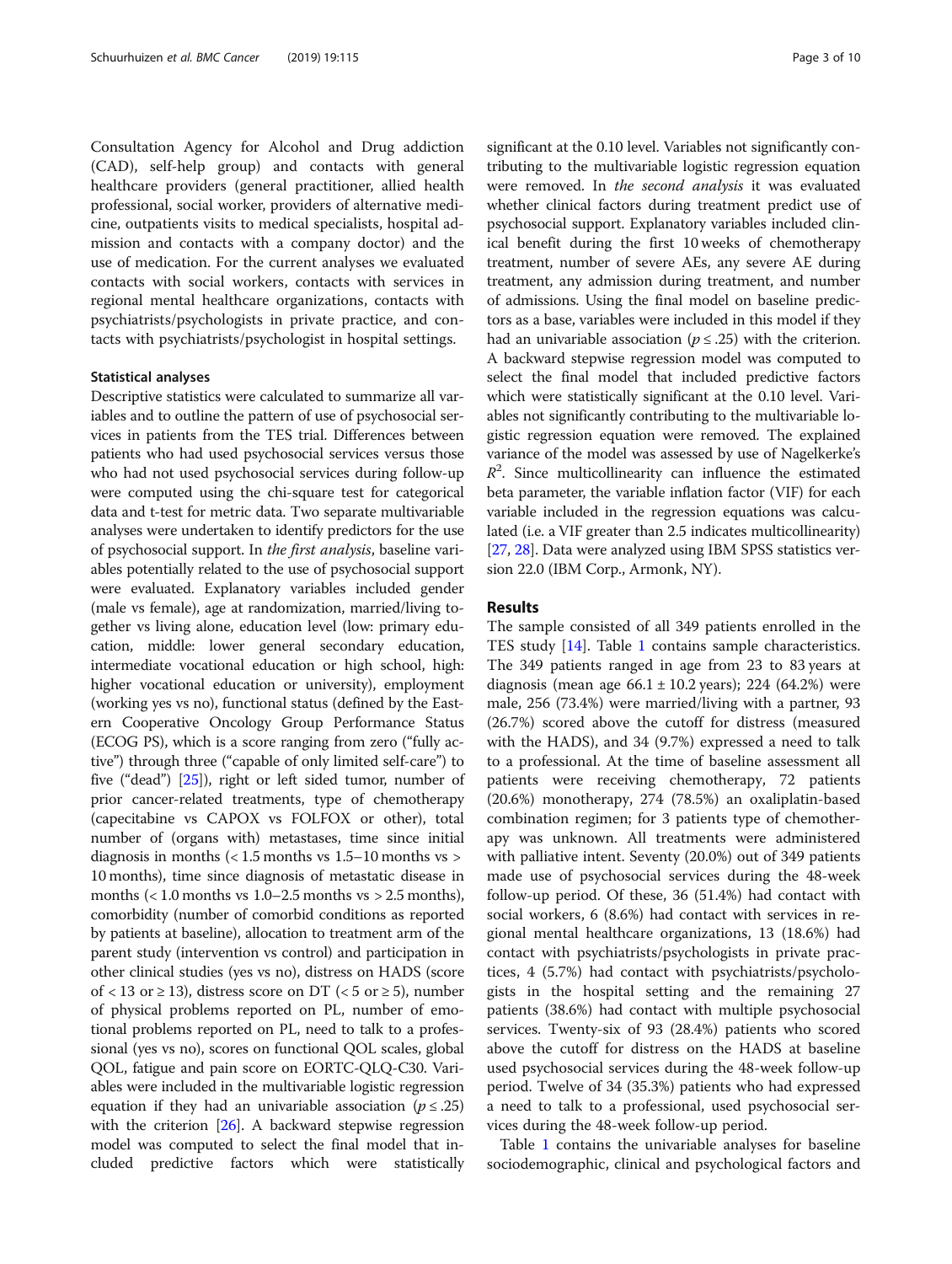## <span id="page-3-0"></span>Table 1 Results of univariable analyses on demographic, clinical and psychosocial baseline variables

|                                                     | No use of psychosocial support<br>services $(n = 279)(n,%)$ | Use of psychosocial support<br>services $(n = 70)(n,%)$ | p-value  |
|-----------------------------------------------------|-------------------------------------------------------------|---------------------------------------------------------|----------|
| Age, years                                          |                                                             |                                                         | $*0.003$ |
| Mean age (SD)                                       | 66.92 (9.7)                                                 | 62.74 (11.41)                                           |          |
| Gender                                              |                                                             |                                                         | 0.415    |
| Male                                                | 182 (65.2)                                                  | 42 (60.0)                                               |          |
| Female                                              | 97 (34.8)                                                   | 28 (40.0)                                               |          |
| Treatment arm in TES trial                          |                                                             |                                                         | 0.610    |
| Intervention                                        | 149 (53.4)                                                  | 35 (50)                                                 |          |
| Control                                             | 130 (46.6)                                                  | 35 (50)                                                 |          |
| ECOG PS <sup>a</sup>                                |                                                             |                                                         | 0.714    |
| $\mathbf 0$                                         | 67 (24.0)                                                   | 15 (21.4)                                               |          |
| $\overline{\phantom{a}}$                            | 87 (31.2)                                                   | 18 (25.7)                                               |          |
| $\overline{2}$                                      | 8(2.9)                                                      | 3(4.3)                                                  |          |
| Missing                                             | 117 (41.9)                                                  | 34 (48.6)                                               |          |
| Primary tumor location                              |                                                             |                                                         | 0.695    |
| Right-sided                                         | 84 (30.1)                                                   | 23 (32.9)                                               |          |
| Left-sided                                          | 192 (68.8)                                                  | 47 (67.1)                                               |          |
| Missing                                             | 3(1.1)                                                      | $\qquad \qquad -$                                       |          |
| Chemotherapy regimen                                |                                                             |                                                         | 0.875    |
| Capecitabine                                        | 59 (21.1)                                                   | 13 (18.6)                                               |          |
| <b>CAPOX</b>                                        | 190 (68.1)                                                  | 50 (71.4)                                               |          |
| FOLFOX/Other                                        | 27 (9.7)                                                    | 7(10.0)                                                 |          |
| Missing                                             | 3(1.1)                                                      |                                                         |          |
| Number of comorbidities                             |                                                             |                                                         | 0.980    |
| Mean (SD)                                           | 2.33 (1.78)                                                 | 2.33(2.00)                                              |          |
| Marital status                                      |                                                             |                                                         | 0.369    |
| Married/domestic partnership                        | 207 (74.2)                                                  | 49 (70.0)                                               |          |
| Unmarried/divorced/widowed                          | 68 (24.4)                                                   | 21 (30.0)                                               |          |
| Missing                                             | 4(1.4)                                                      | $\qquad \qquad -$                                       |          |
| Number of persons in household                      |                                                             |                                                         | 0.615    |
| $\overline{\phantom{a}}$                            | 49 (17.6)                                                   | 13 (18.6)                                               |          |
| $\overline{2}$                                      | 177 (63.4)                                                  | 42 (60.0)                                               |          |
| 3                                                   | 23 (8.2)                                                    | 4(5.7)                                                  |          |
| $> 3\,$                                             | 26 (9.3)                                                    | 11(15.7)                                                |          |
| Missing                                             | 4(1.4)                                                      | $\overline{\phantom{0}}$                                |          |
| Educationb                                          |                                                             |                                                         | $*0.041$ |
| Low                                                 | 17(6.1)                                                     | 2(2.9)                                                  |          |
| Middle                                              | 184 (65.9)                                                  | 39 (55.7)                                               |          |
| High                                                | 72 (25.8)                                                   | 29 (41.4)                                               |          |
| Missing                                             | 6(2.2)                                                      | 0(0)                                                    |          |
| Currently working                                   |                                                             |                                                         | 0.949    |
| Yes                                                 | 65 (23.3)                                                   | 16 (22.9)                                               |          |
| No/retired                                          | 210 (75.3)                                                  | 54 (77.1)                                               |          |
| Missing                                             | 4(1.4)                                                      | $\overline{\phantom{a}}$                                |          |
| Time from diagnosis primary tumor until start study |                                                             |                                                         | 0.848    |
| $<$ 1.5 months                                      | 94 (33.7)                                                   | 22 (31.4)                                               |          |
| 1.5-10 months                                       | 89 (31.9)                                                   | 25 (35.7)                                               |          |
|                                                     |                                                             |                                                         |          |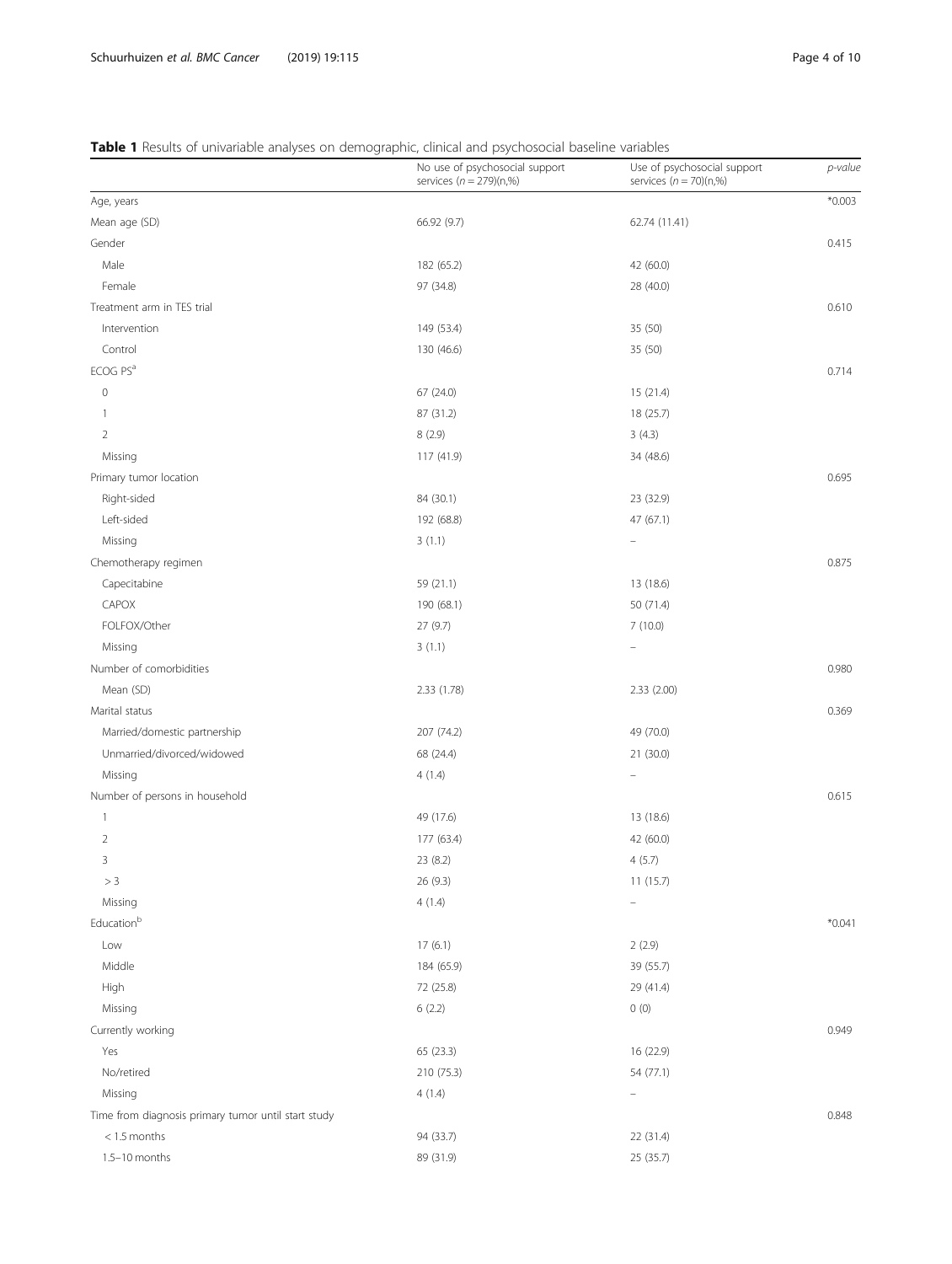## Table 1 Results of univariable analyses on demographic, clinical and psychosocial baseline variables (Continued)

|                                                          | No use of psychosocial support<br>services $(n = 279)(n,%)$ | Use of psychosocial support<br>services $(n = 70)(n,%)$ | p-value  |
|----------------------------------------------------------|-------------------------------------------------------------|---------------------------------------------------------|----------|
| > 10 months                                              | 93 (33.3)                                                   | 23 (32.9)                                               |          |
| Missing                                                  | 3(1.1)                                                      | $\qquad \qquad -$                                       |          |
| Time from diagnosis metastatic disease until start study |                                                             |                                                         | 0.666    |
| $< 1.0$ months                                           | 95 (34.1)                                                   | 27 (38.6)                                               |          |
| $1.0 - 2.5$ months                                       | 87 (31.2)                                                   | 23 (32.9)                                               |          |
| $> 2.5$ months                                           | 94 (33.7)                                                   | 20 (28.6)                                               |          |
| Missing                                                  | 3(1.1)                                                      | ۰                                                       |          |
| Prior cancer related treatment                           |                                                             |                                                         |          |
| No                                                       | 85 (30.5)                                                   | 23 (32.9)                                               | 0.699    |
| Yes                                                      | 194 (69.5                                                   | 47 (67.1)                                               |          |
| Prior treatment metastases                               |                                                             |                                                         |          |
| No                                                       | 214 (76.7)                                                  | 56 (80.0)                                               | 0.657    |
| Yes                                                      | 62(22.2)                                                    | 14(20.0)                                                |          |
| Missing                                                  | 3(1.1)                                                      |                                                         |          |
| Number of organs with metastases                         |                                                             |                                                         | 0.599    |
| Median                                                   | $\overline{2}$                                              | $\overline{2}$                                          |          |
| Total number of metastases                               |                                                             |                                                         |          |
| Median                                                   | 11.5                                                        | 13.0                                                    | 0.877    |
| Participation in other trials                            |                                                             |                                                         | 0.718    |
| No                                                       | 170 (60.9)                                                  | 41 (58.6)                                               |          |
| Yes                                                      | 109 (39.1)                                                  | 29 (41.4)                                               |          |
| <b>HADS</b>                                              |                                                             |                                                         |          |
| Total score                                              | 9.10(6.30)                                                  | 11.17 (7.47)                                            | $*0.020$ |
| Distress on HADS No                                      | 208 (74.6)                                                  | 44 (62.9)                                               | $*0.033$ |
| Yes                                                      | 67 (24.0)                                                   | 26 (37.1)                                               |          |
| Missing                                                  | 4(1.4)                                                      | $\overline{a}$                                          |          |
| DT/PL                                                    |                                                             |                                                         |          |
| DT score                                                 | 4.33(2.68)                                                  | 4.75 (2.40)                                             | $*0.242$ |
| Total of physical problems                               | 5.78 (6.29)                                                 | 7.37 (4.61)                                             | $*0.020$ |
| Total of emotional problems                              | 1.95(2.11)                                                  | 2.74(2.57)                                              | $*0.009$ |
| Need to talk to professional No                          | 257 (92.1)                                                  | 58 (82.9)                                               | $*0.023$ |
| Yes                                                      | 22 (7.9)                                                    | 12(17.1)                                                |          |
| Quality of life (QLQ-C30)                                |                                                             |                                                         |          |
| Physical functioning                                     | 74.84 (20.30)                                               | 72.76 (21.88)                                           | 0.451    |
| Role functioning                                         | 65.69 (30.70)                                               | 58.81 (30.13)                                           | $*0.010$ |
| Emotional functioning                                    | 78.25 (18.12)                                               | 72.86 (21.41)                                           | $*0.095$ |
| Cognitive functioning                                    | 89.44 (14.97)                                               | 86.90 (16.76)                                           | $*0.219$ |
| Social functioning                                       | 78.08 (23.89)                                               | 69.05 (31.38)                                           | $*0.010$ |
| Global QOL                                               | 63.77 (21.73)                                               | 60.00 (21.78)                                           | $*0.197$ |
| Pain score                                               | 16.00 (23.75)                                               | 40.15 (26.57)                                           | $*0.174$ |
| Fatigue score                                            | 25.00 (16.67)                                               | 45.08 (44.44)                                           | $*0.009$ |

Abbreviations: SD standard deviation, ECOG PS Eastern Cooperative Oncology Group Performance Status, HADS Hospital Anxiety and Depression Scale, DT/PL<br>Distress Thermometer and Problem list, QLQ-C30 Quality of Life Question univariable association (p ≤ .25). <sup>a</sup>ECOG PS 0: Fully active, able to carry on all pre-disease performance without restriction. ECOG PS 1: Restricted in physically strenuous activity but ambulatory and able to carry out work of a light or sedentary nature, e.g., light house work, office work. ECOG PS 2: Ambulatory and capable of all selfcare but unable to carry out any work activities; up and about more than 50% of waking hours. <sup>b</sup>Low: primary education, middle: lower general secondary education, intermediate vocational education or high school, high: higher vocational education or university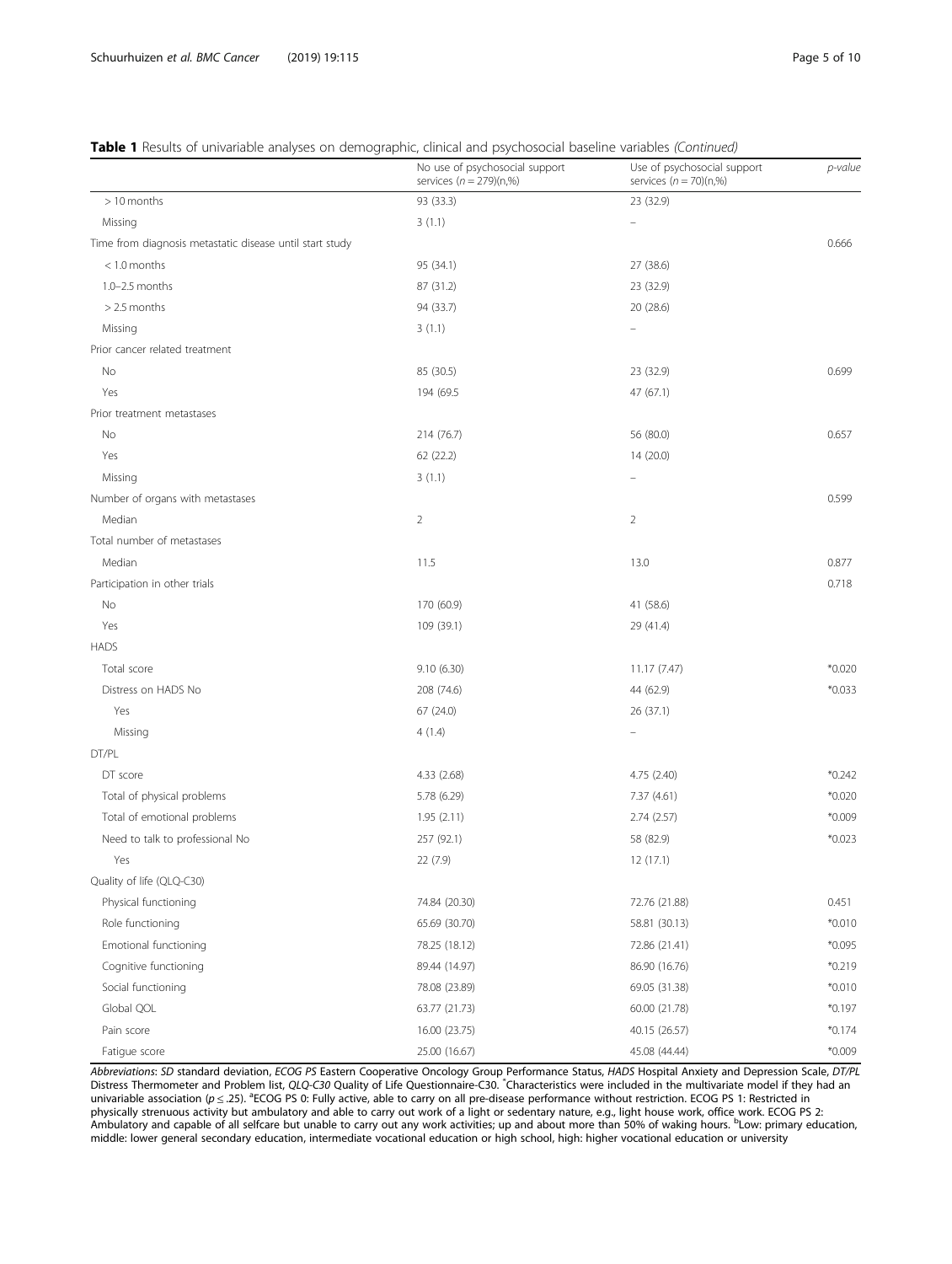their associations with the use of psychosocial support. Patients in the group that used psychosocial services were significantly younger at baseline and were more often higher educated. In addition, they reported higher levels of distress and were more frequently classified as being distressed (i.e. a score of ≥13 on HADS), reported more emotional and physical problems, and expressed the need to talk to a professional more frequently. Finally, patients who used psychosocial services demonstrated lower levels of role and social functioning at baseline and were significantly more fatigued. There were no differences for gender, marital status, employment, tumor burden or ECOG PS at baseline. Table 2 contains the univariable analyses for clinical events during follow-up and their associations with the use of psychosocial support. Patients in the group that used psychosocial services were more often responding to therapy within the first ten weeks of treatment (i.e. stable disease or partial response), whereas patients who did not use psychosocial services more often had had progression of disease within the first ten weeks of treatment.

Table [3](#page-6-0) contains the regression parameters for the baseline predictors retained in the backward logistic regression analysis. Use of psychosocial services was associated with younger age, presence of more pain (at baseline), an expressed need to talk to a professional and a higher educational level. The final model with baseline characteristics had an overall classification rate of 81.2% with Nagelkerke  $R^2$  statistic of 0.118. In Table [4](#page-6-0) the final model with baseline variables was used as a base and contains the regression parameters for the variables retained in the backward logistic regression analysis after adding clinical factors during treatment. Combined with the four baseline variables of the first model, patients who had progressive disease within the first ten weeks of treatment were less likely to use psychosocial services. The final model combining selected baseline variables and clinical variables over time had an overall classification rate of 81.5% with Nagelkerke  $R^2$  statistic of 0.140.

### **Discussion**

This study prospectively investigated the predictors for use of psychosocial services in patients with mCRC receiving first line palliative treatment. Psychosocial support was broadly defined as contacts with social workers, contacts with services in regional mental healthcare organizations, contacts with psychiatrists/psychologists in private practice, and contacts with psychiatrists/psychologist in hospital settings. Our approach is unique as we assessed and distinguished possible predictors at baseline and clinical predictors during treatment. In line with previously reported results [[16\]](#page-8-0), approximately one in five patients used psychosocial services at any point during their 48-weeks clinical follow-up. In this sample of patients with mCRC, those patients having a younger age, having completed higher education levels, indicating higher levels of pain and expressing the need to talk to a professional were found to be more likely to use psychosocial services. Furthermore, absence of disease progression within the first ten weeks of treatment was found to be a clinical predictor for the use of these services.

The relationship between younger age and the use of psychosocial services is consistent with previous research [[29](#page-8-0)–[31](#page-8-0)]. A plausible explanation could be that advanced disease may be more traumatic and require greater life adjustments in younger patients who are in a different phase of life with work, children and relationships, compared to older patients [\[28](#page-8-0), [31](#page-8-0)]. In addition, younger patients may be more aware of psychosocial services [\[28](#page-8-0)]. Users of psychosocial support in our study were more likely to have completed higher levels of education, a trend that is consistent with the literature [[30](#page-8-0), [32\]](#page-8-0). A knowledge gap may exist between patients with different education levels, those with less education may have greater information needs regarding the benefits and availability of psychosocial services [\[32](#page-8-0)]. In line with findings from O'Hea et al. [\[29\]](#page-8-0), patients reporting more pain were seen to use psychosocial services more often. In agreement with our findings that showed that the

|                                                           | No use of psychosocial support<br>services ( $n = 279$ )( $n$ ,%) | Use of psychosocial support<br>services $(n = 70)(n,\%)$ | p-value  |
|-----------------------------------------------------------|-------------------------------------------------------------------|----------------------------------------------------------|----------|
| Progression of disease within first 10 weeks of treatment |                                                                   |                                                          | *0.089   |
| No.                                                       | 242 (86.7)                                                        | 66 (94.3)                                                |          |
| Yes                                                       | 37 (13.3)                                                         | 4(5.7)                                                   |          |
| Progression of disease during follow up                   |                                                                   |                                                          | 0.289    |
| No.                                                       | 93 (33.3)                                                         | 28 (40.0)                                                |          |
| Yes                                                       | 186 (66.7)                                                        | 42 (60.0)                                                |          |
| Total number of grade 3-4 AEs during 48 weeks follow up   | 1.64(2.12)                                                        | 2.06(2.65)                                               | $*0.166$ |
| Total number of admissions during 48 weeks follow up      | 1.79 (1.34)                                                       | 2.13 (1.98)                                              | $*0.216$ |

Abbreviations: AEs adverse events. <sup>\*</sup>Characteristics were included in the multivariate model if they had an univariable association ( $p \le 25$ )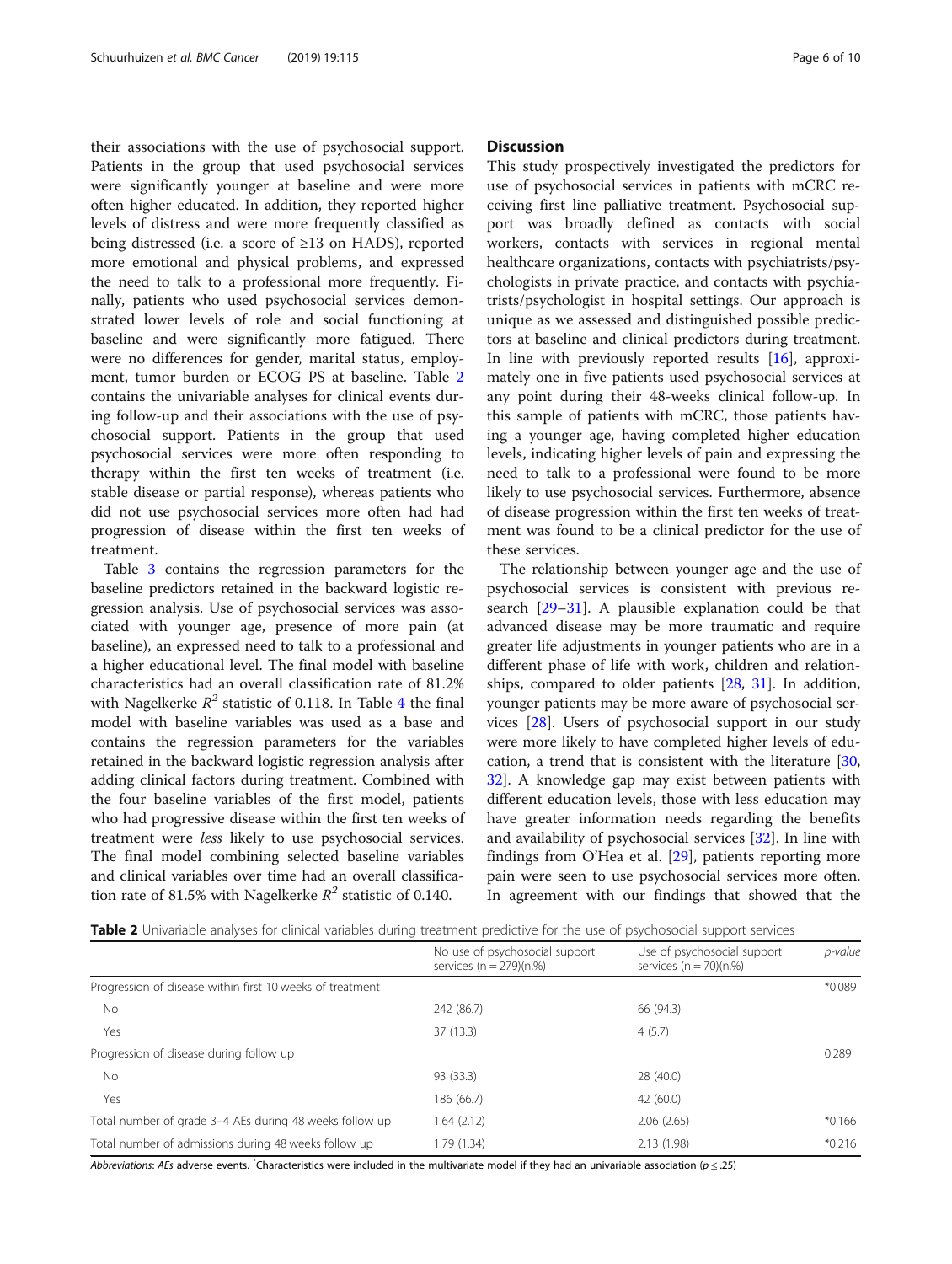| Predictive factor <sup>a</sup> | Wald  | $D-$  | Odds  | 95% C.I.for EXP(B) |        | VIF   |
|--------------------------------|-------|-------|-------|--------------------|--------|-------|
|                                |       | value | Ratio | Lower              | Upper  |       |
| Need to talk to professional   | 4.451 | .035  | 2.360 | 1.063              | 5.240  | 1.010 |
| Pain score at baseline         | 8.053 | .005  | .015  | 1.005              | 1.025  | 1.009 |
| Age                            | 8.066 | .005  | .963  | .938               | .988   | 1.022 |
| Education                      | 5.823 | .054  |       |                    |        | 1.031 |
| Middle compared to low         | .084  | .772  | .255  | .270               | 5.837  |       |
| High compared to low           | .340  | .247  | 2.518 | .527               | 12.024 |       |

<span id="page-6-0"></span>Table 3 Final multivariable model of baseline predictors

Abbreviations: OR odds ratio, VIF variable inflation factor. <sup>a</sup>Predictive factors were statistically significant at the least at the 0.10 level

expressed need to talk to a professional was a predictor for use of psychosocial services, asking patients about their desire for help to highlight who are willing to accept psychosocial interventions has been proposed before as an efficient way of connecting patients to psycho-social services [\[16](#page-8-0), [33](#page-9-0)].

The lack of association between gender and marital status and of use of psychosocial services contrasts with previous studies [\[28](#page-8-0), [29,](#page-8-0) [31](#page-8-0), [34](#page-9-0)], in which female and single patients have been shown to be using psychosocial services more often. However, those results were obtained mainly in heterogeneous study samples, predominated by younger, female patients suffering from breast cancer. Our study involved a homogeneous sample of on average older, mostly male mCRC patients, whose emotional concerns and needs, or access to psychosocial care services may have been different.

Absence of disease progression was associated with higher use of psychosocial services, while disease progression itself has previously been shown to be an important predictor for psychological distress [[14,](#page-8-0) [35\]](#page-9-0). One hypothesis could be that patients' focus when facing disease progression may shift towards end-of-life issues, in which energy is more likely to be spent on preparation for death and achieving a sense of completion than in using psychosocial support services [[36,](#page-9-0) [37\]](#page-9-0).

Other clinical factors, such as burden of disease, time since diagnosis (of metastasis), type of systemic treatment, or amount of suffered high grade AEs and

subsequent admissions did not appear to be predictors. Low predictive associations between clinical variables and need for psychological support services were demonstrated before [[38\]](#page-9-0). These combined findings suggest that clinical (both pre- and on-treatment) variables are largely not predictive for use of psychosocial support, and emphasize that patient sociodemographic characteristics and self-report assessments of patients' physical and psychosocial well-being are essential in predicting which patients will use psychosocial services.

In line with previous work [\[34,](#page-9-0) [38\]](#page-9-0), our results demonstrated that out of 93 patients who scored above the cutoff for distress at baseline, fewer than one third used psychosocial services. It has been demonstrated that the majority of patients show strong resilience following life-threatening events, characterized by transient symptoms of distress and return to normal levels without need for psychosocial interventions [[39,](#page-9-0) [40](#page-9-0)]. This kind of emotional distress may even facilitate adaptation to cancer [[12\]](#page-8-0). A minority of distressed patients does not seem to be able to cope with emotions related to cancer; this group of patients may be in need for referral to specialized mental healthcare [\[12](#page-8-0)].

Even though expressing the need to talk to professionals was found to be predictive for use of psychosocial services, out of 34 patients that expressed the subjective need to talk to a professional, services were only used by 12 (35.3%) of these patients. This latter finding is concerning. In our study we did not further

Table 4 Final multivariable model of baseline predictors and clinical predictors

| Predictive factor <sup>a</sup>                 | Wald  | $D^-$<br>value | Odds<br>Ratio | 95% C.I.for EXP(B) |        | <b>VIF</b> |
|------------------------------------------------|-------|----------------|---------------|--------------------|--------|------------|
|                                                |       |                |               | Lower              | Upper  |            |
| Need to talk to professional                   | 4.712 | .030           | 2.429         | 1.090              | 5.412  | 1.010      |
| Pain score at baseline                         | 9.895 | .002           | 1.017         | 1.006              | 1.028  | 1.030      |
| Age                                            | 6.938 | .008           | .965          | .940               | .991   | 1.030      |
| Education                                      | 6.190 | .045           |               |                    |        | 1.033      |
| Middle compared to low                         | .128  | .720           | .327          | .283               | 6.229  |            |
| High compared to low                           | 1.558 | .212           | 2.729         | .564               | 13.204 |            |
| Progression within first 10 weeks of treatment | 4.136 | .042           | .314          | .103               | .959   | 1.029      |

Abbreviations: OR odds ratio, VIF variable inflation factor. <sup>a</sup>Predictive factors were statistically significant at the least at the 0.10 level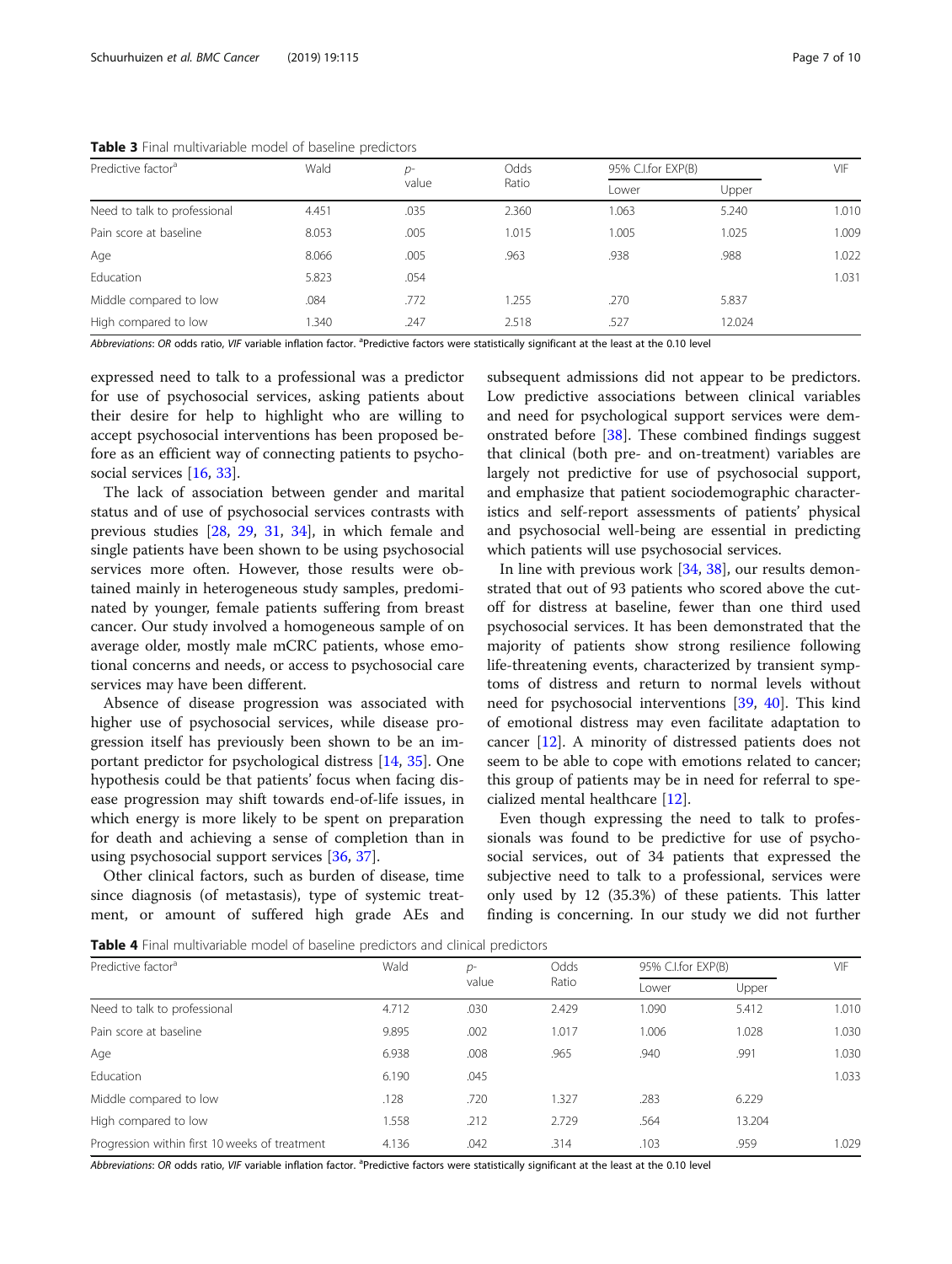investigate why patients with an expressed need did or did not use support services. Known barriers to use of psychosocial services are lack of knowledge, financial constraints, lack of access, as well as lack of confidence in and negative perceptions towards psychosocial services [[18](#page-8-0), [41](#page-9-0)]. In order for those patients with a need for support to actually access these services, future studies should focus on the promotion of psychosocial support services [[42\]](#page-9-0). However, it is worth mentioning that the item used to assess the need to talk to a professional could have been interpreted differently by patients, as there was no specific reference to mental health and this need may have referred to various disciplines. In a recently updated version of the Distress Thermometer, patients can now indicate with whom they would like to talk followed by a list of both physical and psychosocial healthcare providers [[43\]](#page-9-0).

#### Study limitations

Limitations of the present study include the self-reporting of use of psychosocial services, that may have under- or overestimated the actual use of these care services. Self-reported data are argued to be less reliable and threatened by bias arising from social desirability and recall period [\[44\]](#page-9-0). Second, this study did not make a clear distinction between type of psychosocial needs and problems. For some needs, especially needs resulting from practical or logistical issues, psychosocial services may not be appropriate. In addition, the analyses were conducted on a homogenous sample of particularly middle-aged, male, patients with advanced CRC participating in a CRT. Further research is needed to determine whether these findings apply to community-based settings as well and whether these findings are generalizable to younger or older patients. Furthermore, the need for psychosocial support was assessed with one single item question only. Another limitation was the sample size. Even though a total of 349 patients participated in the original trial, only 70 made use of psychosocial support. As a consequence some of the subgroups only contained a small number of patients, which could limit the generalizability of the results, warranting external validation.

#### Clinical implications

Our results can be used to inform clinicians in intervention practices as these provide insight into characteristics of patients receptive to psychosocial care. Identification of predictors for use of psychosocial services in patients with mCRC may allow resources to be directed more efficiently to patients who need and want help. In addition, our study findings underscore that relying on screening for distress to identify patients that use psychosocial services is less successful than has been assumed [[33](#page-9-0)]: the need to talk to a professional, instead

of the level of distress, predicted use of psychosocial services. Instead of relying on screening for distress, psychosocial services could be targeted to patients expressing the need to talk to a professional. This could be supplemented with more targeted assessments of patients at risk for psychosocial problems [[45](#page-9-0)]. In addition, it should be emphasized that there may be a group of individuals at risk of suffering from negative psychosocial outcomes that is unlikely to use psychosocial services (e.g. less educated, older man), future research should focus on potential barriers to this use and on novel targeting tools to include these patients that my benefit from support.

## **Conclusions**

To conclude, approximately 20% of patients with mCRC starting with first line palliative treatment used psychosocial services during 48 weeks of follow up. The following predictors for use of psychosocial support were identified: being younger, reporting higher levels of pain, being higher educated, expressing a need to talk to a professional and the absence of progressive disease within the first weeks of treatment. These findings contribute to the understanding of factors that determine the need for psychosocial services.

#### Abbreviations

AEs: Adverse events; CAD: Consultation Agency for Alcohol and Drug addiction; CRC: Colorectal cancer; CRT: Cluster randomized controlled trial; DT: Distress Thermometer; DT/PL: Distress Thermometer / Problem List; ECOG PS: Eastern Cooperative Oncology Group Performance Status; HADS: Hospital Anxiety and Depression Scale; mCRC: metastatic colorectal cancer; NCI-CTCAE: National Cancer Institute's Common Terminology Criteria for Adverse Events; QOL: Quality of life; TES: Targeted selection, enhanced and stepped care; VIF: Variable inflation factor

#### Acknowledgements

An abstract of this paper has been presented at the 20th World Congress of Psycho-Oncology, 29 October - 2 November 2018 [\[46\]](#page-9-0), Hong Kong: [https://](https://onlinelibrary.wiley.com/doi/full/10.1002/pon.4878) [onlinelibrary.wiley.com/doi/full/10.1002/pon.4878](https://onlinelibrary.wiley.com/doi/full/10.1002/pon.4878)

#### Funding

This work was supported by a grant from Dutch Cancer Society/Alpe d'Huzes (VU 2011–5279). The funding body had no role in the design of the study, collection, analysis, and interpretation of data or in writing the manuscript.

#### Availability of data and materials

The datasets used and/or analysed during the current study are available from the corresponding author on reasonable request.

#### Authors' contributions

CS: Conceptualization, data curation, methodology, formal analysis, writing – original draft and writing - review and editing. AB: Supervision, conceptualization, methodology, and writing - review and editing. IK: Supervision, conceptualization, and writing - review and editing. HV: Supervision, conceptualization, and writing - review and editing. JD: Supervision, conceptualization, methodology, and writing - review and editing. All authors have read and approved the manuscript.

#### Ethics approval and consent to participate

The study was approved by the Medical Ethics Committee of VU University Medical Center (2013/10). All patients provided written informed consent.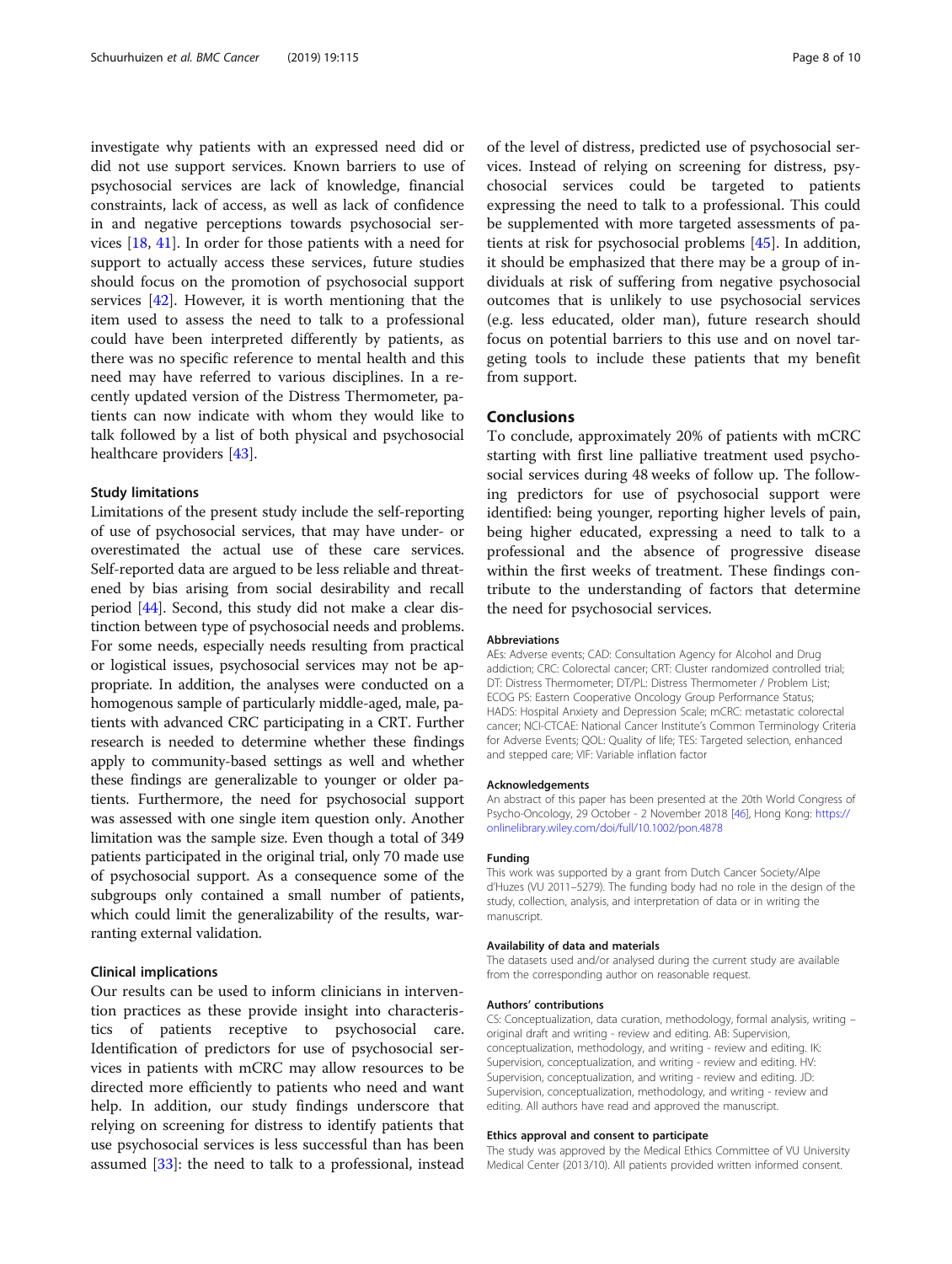#### <span id="page-8-0"></span>Consent for publication

Not applicable.

#### Competing interests

HV receives grants from Roche, Vitromics Healthcare System, Novartis, Immunovo B.V., Amgen, non-financial support from Pfizer, and honoraria from Boehringer Ingelheim. These resources were all received outside the submitted work. The other authors declare no competing interests.

## Publisher's Note

Springer Nature remains neutral with regard to jurisdictional claims in published maps and institutional affiliations.

#### Author details

<sup>1</sup>Department of Medical Oncology, VU University medical center, Cancer Center Amsterdam, Amsterdam, the Netherlands. <sup>2</sup>Department of Psychiatry and Amsterdam Public Health research institute, VU University Medical Center, Amsterdam, the Netherlands. <sup>3</sup>Department of Medical Psychology and Amsterdam Public Health Institute, Academic Medical Center, Cancer Center Amsterdam, Amsterdam, the Netherlands.

#### Received: 2 October 2018 Accepted: 24 January 2019 Published online: 01 February 2019

#### References

- 1. Zabora J, BrintzenhofeSzoc K, Curbow B, Hooker C, Piantadosi S. The prevalence of psychological distress by cancer site. Psychooncology. 2001; 10(1):19–28.
- 2. Tuinman MA, Gazendam-Donofrio SM, Hoekstra-Weebers JE. Screening and referral for psychosocial distress in oncologic practice: use of the distress thermometer. Cancer. 2008;113(4):870–8.
- 3. Carlson LE, Angen M, Cullum J, Goodey E, Koopmans J, Lamont L, MacRae JH, Martin M, Pelletier G, Robinson J, et al. High levels of untreated distress and fatigue in cancer patients. Br J Cancer. 2004;90(12):2297–304.
- 4. Dunn J, Ng SK, Holland J, Aitken J, Youl P, Baade PD, Chambers SK. Trajectories of psychological distress after colorectal cancer. Psychooncology. 2013;22(8):1759–65.
- 5. Linden W, Vodermaier A, Mackenzie R, Greig D. Anxiety and depression after cancer diagnosis: prevalence rates by cancer type, gender, and age. J Affect Disord. 2012;141(2–3):343–51.
- 6. Diaz-Frutos D, Baca-Garcia E, Garcia-Foncillas J, Lopez-Castroman J. Predictors of psychological distress in advanced cancer patients under palliative treatments. Eur J Cancer Care (Engl). 2016;25(4):608–15.
- 7. Brown KW, Levy AR, Rosberger Z, Edgar L. Psychological distress and cancer survival: a follow-up 10 years after diagnosis. Psychosom Med. 2003;65(4): 636–43.
- Quinten C, Coens C, Mauer M, Comte S, Sprangers MA, Cleeland C, Osoba D, Bjordal K, Bottomley A, Groups EC. Baseline quality of life as a prognostic indicator of survival: a meta-analysis of individual patient data from EORTC clinical trials. Lancet Oncol. 2009;10(9):865–71.
- 9. DiMatteo MR, Lepper HS, Croghan TW. Depression is a risk factor for noncompliance with medical treatment: meta-analysis of the effects of anxiety and depression on patient adherence. Arch Intern Med. 2000; 160(14):2101–7.
- 10. Faller H, Schuler M, Richard M, Heckl U, Weis J, Kuffner R. Effects of psychooncologic interventions on emotional distress and quality of life in adult patients with cancer: systematic review and meta-analysis. J Clin Oncol. 2013;31(6):782–93.
- 11. Holland J, Watson M, Dunn J. The IPOS new international standard of quality Cancer care: integrating the psychosocial domain into routine care. Psychooncology. 2011;20(7):677–80.
- 12. Dekker J, Braamse A, Schuurhuizen C, Beekman ATF, van Linde M, Sprangers MAG, Verheul HM. Distress in patients with cancer - on the need to distinguish between adaptive and maladaptive emotional responses. Acta Oncol. 2017;56(7):1026–9.
- 13. Braamse AM, van Meijel B, Visser OJ, Boenink AD, Cuijpers P, Eeltink CE, Hoogendoorn AW, van Marwijk Kooy M, van Oppen P, Huijgens PC, et al. A randomized clinical trial on the effectiveness of an intervention to treat psychological distress and improve quality of life after autologous stem cell transplantation. Ann Hematol. 2016;95(1):105–14.
- 14. Schuurhuizen CS, Braamse AM, Beekman AT, Cuijpers P, van der Linden MH, Hoogendoorn AW: Screening and stepped care targeting psychological distress in patients with metastatic colorectal cancer: the TES cluster randomized trial: Accepted for publication pending minor revisions JNCCN—Journal of the National Comprehensive Cancer Network.
- 15. Funk R, Cisneros C, Williams RC, Kendall J, Hamann HA. What happens after distress screening? Patterns of supportive care service utilization among oncology patients identified through a systematic screening protocol. Support Care Cancer. 2016;24(7):2861–8.
- 16. Baker-Glenn EA, Park B, Granger L, Symonds P, Mitchell AJ. Desire for psychological support in cancer patients with depression or distress: validation of a simple help question. Psychooncology. 2011;20(5):525–31.
- 17. Clover KA, Mitchell AJ, Britton B, Carter G. Why do oncology outpatients who report emotional distress decline help? Psychooncology. 2015;24(7): 812–8.
- 18. Dilworth S, Higgins I, Parker V, Kelly B, Turner J. Patient and health professional's perceived barriers to the delivery of psychosocial care to adults with cancer: a systematic review. Psychooncology. 2014;23(6):601–12.
- 19. Schuurhuizen CS, Braamse AM, Beekman AT, Bomhof-Roordink H, Bosmans JE, Cuijpers P, Hoogendoorn AW, Konings IR, van der Linden MH, Neefjes EC, et al. Screening and treatment of psychological distress in patients with metastatic colorectal cancer: study protocol of the TES trial. BMC Cancer. 2015;15:302.
- 20. Singer S, Kuhnt S, Gotze H, Hauss J, Hinz A, Liebmann A, Krauss O, Lehmann A, Schwarz R. Hospital anxiety and depression scale cutoff scores for cancer patients in acute care. Br J Cancer. 2009;100(6):908–12.
- 21. Aaronson NK, Ahmedzai S, Bergman B, Bullinger M, Cull A, Duez NJ, Filiberti A, Flechtner H, Fleishman SB, de Haes JC, et al. The European Organization for Research and Treatment of Cancer QLQ-C30: a quality-of-life instrument for use in international clinical trials in oncology. J Natl Cancer Inst. 1993; 85(5):365–76.
- 22. Schuurhuizen CS, Verheul HM, Braamse AM, Buffart LM, Bloemendal HJ, Dekker J, Konings IR. The predictive value of cumulative toxicity for quality of life in patients with metastatic colorectal cancer during first-line palliative chemotherapy. Cancer Manag Res. 2018;10:3015–21.
- 23. Bouwmans C, De Jong K, Timman R, Zijlstra-Vlasveld M, Van der Feltz-Cornelis C, Tan Swan S, Hakkaart-van Roijen L. Feasibility, reliability and validity of a questionnaire on healthcare consumption and productivity loss in patients with a psychiatric disorder (TiC-P). BMC Health Serv Res. 2013;13:217.
- 24. Zonneveld LN, Sprangers MA, Kooiman CG, van 't Spijker A, Busschbach JJ. Patients with unexplained physical symptoms have poorer quality of life and higher costs than other patient groups: a cross-sectional study on burden. BMC Health Serv Res. 2013;13:520.
- 25. Young J, Badgery-Parker T, Dobbins T, Jorgensen M, Gibbs P, Faragher I, Jones I, Currow D. Comparison of ECOG/WHO performance status and ASA score as a measure of functional status. J Pain Symptom Manag. 2015;49(2): 258–64.
- 26. Stevens JP. Applied multivariate statistics for the social sciences. 4th ed. Mahwah: Lawrence Erlbaum Associates; 2002.
- 27. Vu DH, Muttaqi KM, Agalgaonkar AP. A variance inflation factor and backward elimination based robust regression model for forecasting monthly electricity demand using climatic variables. Appl Energ. 2015;140: 385–94.
- 28. Ellis J, Lin J, Walsh A, Lo C, Shepherd FA, Moore M, Li M, Gagliese L, Zimmermann C, Rodin G. Predictors of referral for specialized psychosocial oncology care in patients with metastatic cancer: the contributions of age, distress, and marital status. J Clin Oncol. 2009;27(5):699–705.
- 29. O'Hea EL, Monahan BR, Cutillo A, Person SD, Grissom G, Boudreaux ED. Predictors of psychological distress and interest in mental health services in individuals with cancer. J Health Psychol. 2016;21(6):1145–56.
- 30. Waller A, Williams A, Groff SL, Bultz BD, Carlson LE. Screening for distress, the sixth vital sign: examining self-referral in people with cancer over a oneyear period. Psychooncology. 2013;22(2):388–95.
- 31. Merckaert I, Libert Y, Messin S, Milani M, Slachmuylder JL, Razavi D. Cancer patients' desire for psychological support: prevalence and implications for screening patients' psychological needs. Psychooncology. 2010;19(2):141–9.
- 32. Kumar P, Casarett D, Corcoran A, Desai K, Li Q, Chen J, Langer C, Mao JJ. Utilization of supportive and palliative care services among oncology outpatients at one academic cancer center: determinants of use and barriers to access. J Palliat Med. 2012;15(8):923–30.